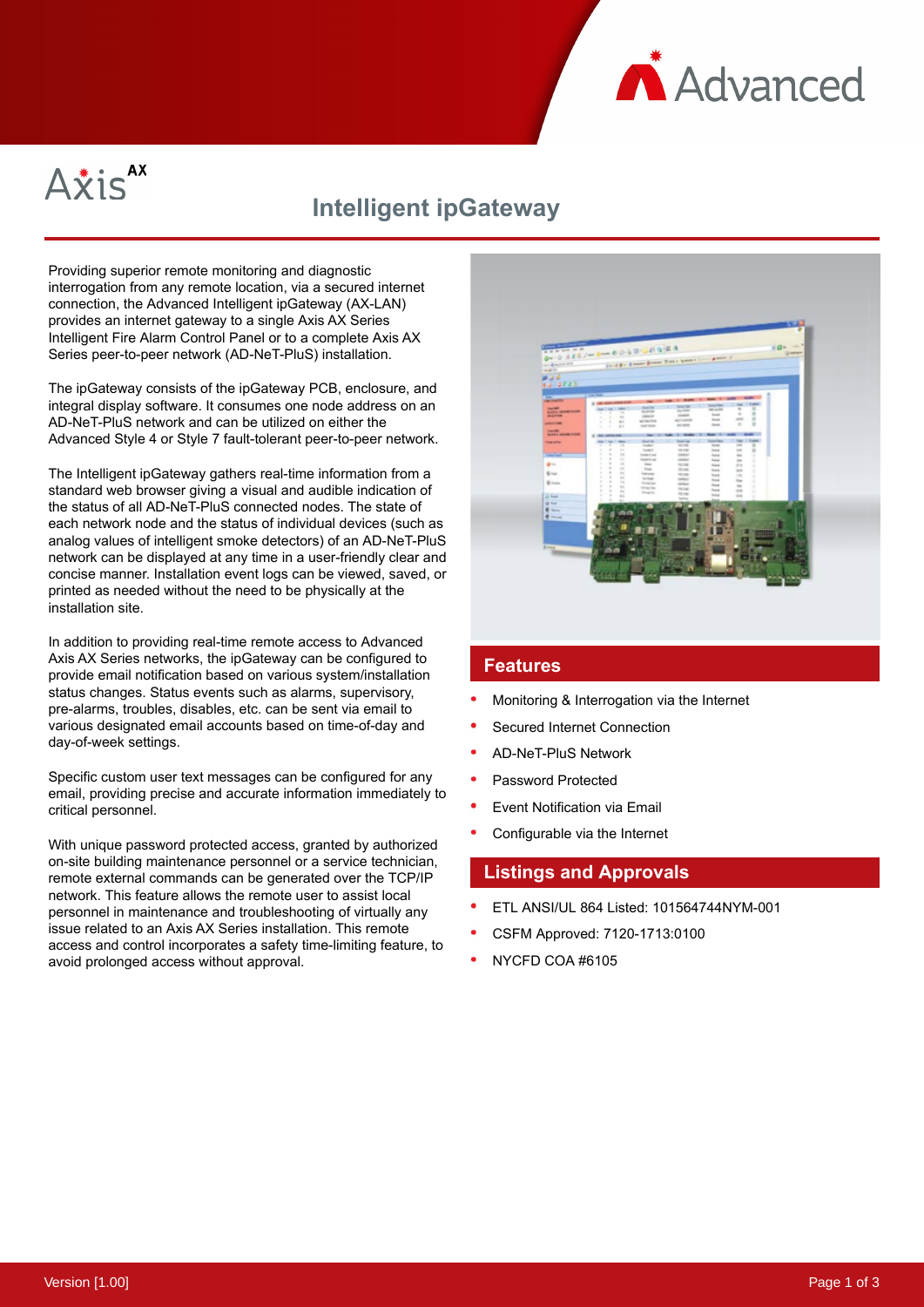## **Wiring Diagram**



| <b>Specification</b>                                                                        |                                                                                               |
|---------------------------------------------------------------------------------------------|-----------------------------------------------------------------------------------------------|
| <b>Operating Voltage</b>                                                                    | 18 - 28 VDC                                                                                   |
| Operating Current (AX-NET4 & 7)<br>AX-LAN (Style 4 Network)<br>AX-LAN/ST7 (Style 7 Network) | 70 mA<br>110 mA                                                                               |
| Environment                                                                                 | Indoor, Dry                                                                                   |
| <b>Operating Temperature</b>                                                                | 32 ° F-120 ° F (0 ° C-48 ° C)                                                                 |
| Humidity                                                                                    | 10-95% (Non-Condensing)                                                                       |
| Enclosure<br>Dimensions and Knockouts                                                       | 8 3/8 H x 11 3/4 W x 1 5/8 D, 4 top, 4 Bottom Rear                                            |
| Weight (PCB & Enclosure)                                                                    | $4.5$ lb                                                                                      |
| Wiring                                                                                      | Twisted Pair 18 - 20 AWG Minimum Recommended Twisted<br>Shielded (Belden 8760, 8762)          |
| Serial Interface                                                                            | <b>Isolated RS-232</b>                                                                        |
| Fault Input                                                                                 | Remote Power Supply Monitoring Input                                                          |
| <b>Ethernet Interface</b>                                                                   | 10 Base-T, RJ45                                                                               |
| Indications                                                                                 | Microprocessor Heartbeat<br>Network Transmit/Receive<br>LAN Activity/LAN Connectivity/LAN Run |